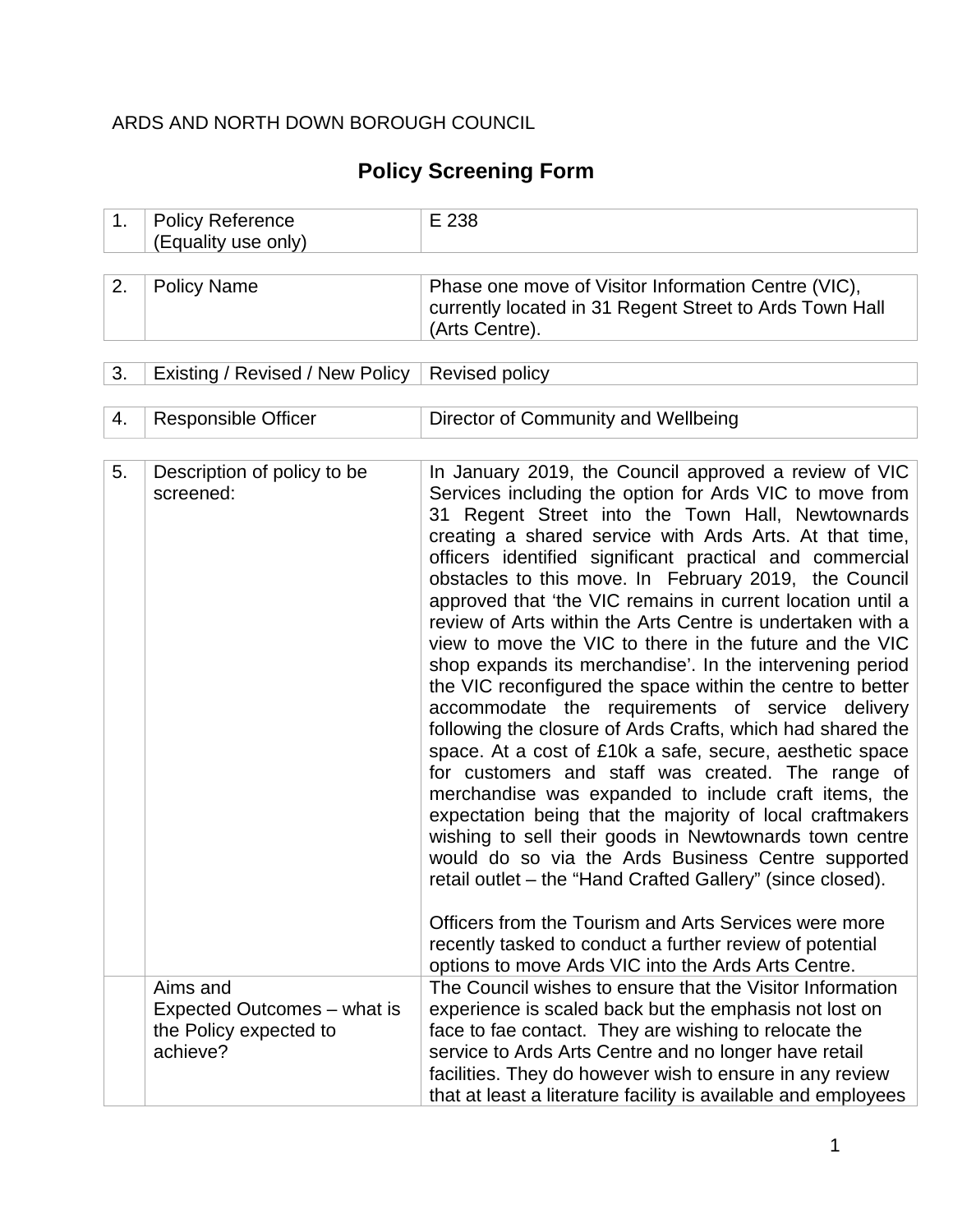| available locally and regionally as well as outside<br><sup>1</sup> Northern Ireland. |  | available who have knowledge of the tourism experience |
|---------------------------------------------------------------------------------------|--|--------------------------------------------------------|
|---------------------------------------------------------------------------------------|--|--------------------------------------------------------|

| 6. | Section 75 categories which  | This proposed move may not benefit all potential users as |
|----|------------------------------|-----------------------------------------------------------|
|    | might be expected to benefit | the car parking arrangements are not as convenient as in  |
|    | and how they may benefit.    | Regent Street and this may deter those of older ages,     |
|    |                              | those with a disability or with dependents from using the |
|    |                              | face to face activity.                                    |

| Factors which could contribute | If the facility is not suitable for individuals to be     |
|--------------------------------|-----------------------------------------------------------|
| to / detract from the intended | comfortable visiting the Ards Arts Centre to acquire the  |
| aims / outcomes of the Policy  | relevant information, if they consider the area to be too |
| when being implemented         | busy and distracting for them, or if they believe the     |
|                                | employees are not in a position to provide them with the  |
|                                | information.                                              |

| 8. | The main stakeholders on whom        | The Council, visitors to the Borough, potential visitors |
|----|--------------------------------------|----------------------------------------------------------|
|    | the policy will impact. For example, | to the Borough, employees of Ards Arts Centre,           |
|    | <b>Employees, Potential Service</b>  | employees of, management of Ards Arts Centre and         |
|    | <b>Users and Community Groups</b>    | Ards VIC. Elected Members, Tourism Section,              |
|    | Consider the internal and external   | visitors to Newtownards, potential visitors to           |
|    | impacts (either actual or potential) | Newtownards and other areas within the Borough and       |
|    | and comment, or list, information    | local business. Potential visitors who wish to receive   |
|    | where appropriate                    | face to face information on tourism and visitor          |
|    |                                      | information outside the Borough.                         |

| 9. | Please provide details of other policies which have a bearing on this one. |                             |
|----|----------------------------------------------------------------------------|-----------------------------|
|    | E 14 Sustainability and Environmental Policy                               |                             |
|    | E 28 Corporate Complaints policy and procedure                             | Ards and North Down Borough |
|    | E 61 ANDBC Tourism Event Plan 2016-2017                                    | Council                     |
|    | E 63 ANDBC Corporate Health and Safety                                     |                             |
|    | <b>Management Systems Policy</b>                                           |                             |
|    | E 64 Business Continuity Policy                                            |                             |
|    | E 65 Information, Communications and                                       |                             |
|    | <b>Technology Policy</b>                                                   |                             |
|    | E 66 Safeguarding policy for children, young                               |                             |
|    | people and adults who may be vulnerable                                    |                             |
|    | E 72 Performance Improvement Plan                                          |                             |
|    | E95 ANDBC Tourism Event Plan 2016-2017                                     |                             |
|    | E 130 Integrated Tourism, Regeneration and                                 |                             |
|    | <b>Development Strategy</b>                                                |                             |
|    | E 152 Tourism Events 2018 - 2019                                           |                             |
|    | E 153 Customer Care Strategy                                               |                             |
|    | E 174 ANDBC Events Support Review                                          |                             |
|    | E 180 Review of Ards Crafts and Ards VIC                                   |                             |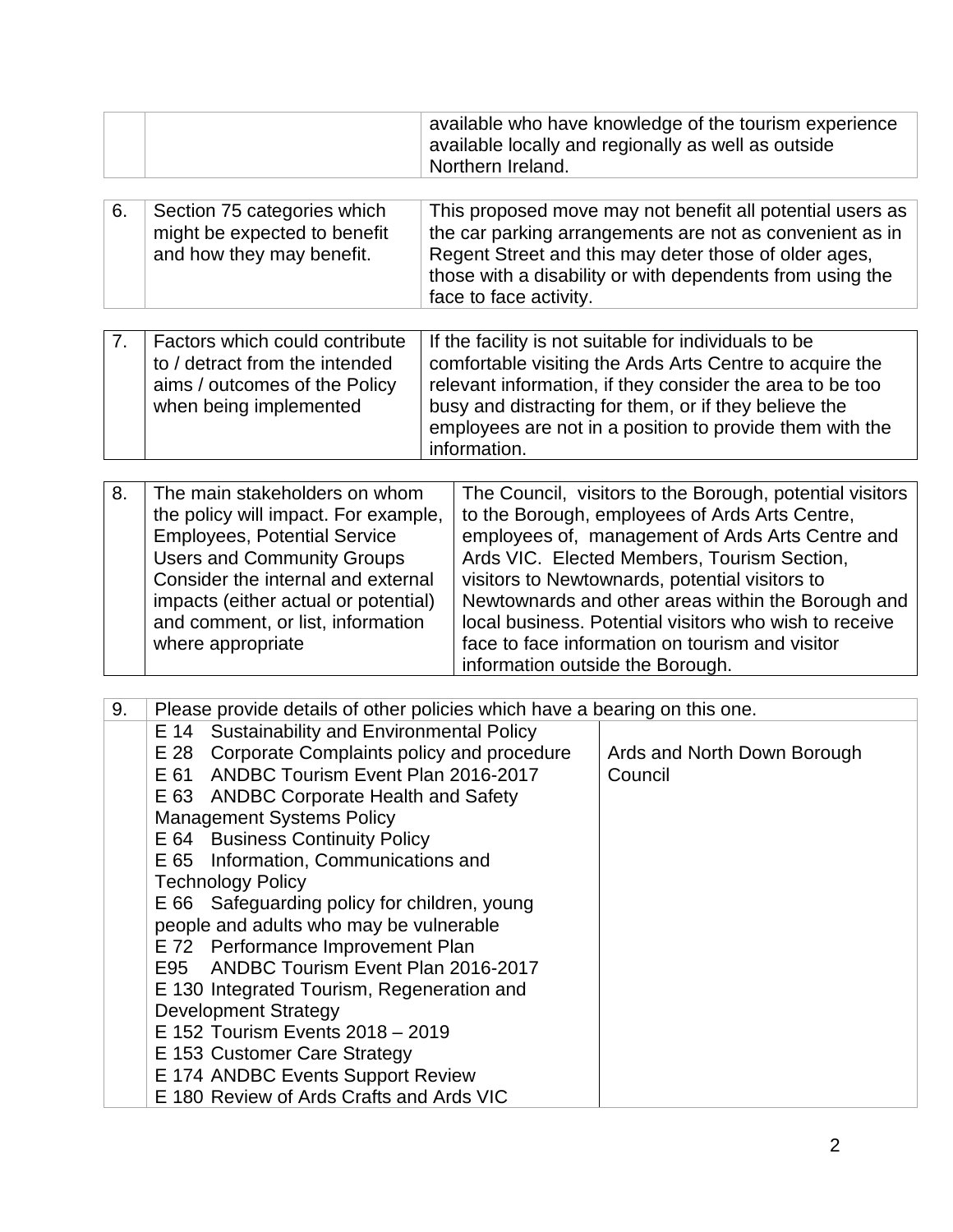| E 181 Tourism Events 2019 - 2020<br>E 182 Portaferry Public Realm Scheme    |  |
|-----------------------------------------------------------------------------|--|
| E 189 ANDBC Borough Events Strategy and Action<br>Plan                      |  |
| E 196 Ards and North Down Borough Council<br>Corporate Plan 2020-2024       |  |
| E199 Final Borough Events Strategy                                          |  |
| E 224 Borough Events Strategic Direction 2020 -<br>2025                     |  |
| E 228 Arts and Tourism Events Transition Plan<br>$2021 - 2022$              |  |
| E 229 Tourism Events Grant Scheme 21/22                                     |  |
| E 232 Policy and procedures for exhibition selection<br>at Ards Arts Centre |  |

| 10. |                            | Available evidence (quantitative and qualitative) considered as important to encourage<br>completion in relation to:                                                                                                                                                                                                                                                                                                                                                                                                                   |                        |                  |                                                                             |                    |                 |  |  |  |  |  |
|-----|----------------------------|----------------------------------------------------------------------------------------------------------------------------------------------------------------------------------------------------------------------------------------------------------------------------------------------------------------------------------------------------------------------------------------------------------------------------------------------------------------------------------------------------------------------------------------|------------------------|------------------|-----------------------------------------------------------------------------|--------------------|-----------------|--|--|--|--|--|
|     | Religious<br><b>Belief</b> | <b>Summary:</b><br>The Northern Ireland Census 2011 (NISRA) statistics for the Borough area<br>showed that 75% are or have been brought up in Protestant and Other Christian<br>(including Christian related) religions. While this varied across the borough from<br>17% in Portaferry ward to 87% in Carrowdore ward this does not have any<br>relation to this policy. These compared to 48% for Northern Ireland as a whole.<br>See table below<br>Data:<br><b>Religion or Religion Brought up in (Numbers with % in brackets)</b> |                        |                  |                                                                             |                    |                 |  |  |  |  |  |
|     |                            |                                                                                                                                                                                                                                                                                                                                                                                                                                                                                                                                        | All usual<br>residents | Catholic         | Protestant<br>and Other<br>Christian<br>(including<br>Christian<br>related) | Other<br>Religions | None            |  |  |  |  |  |
|     |                            | Northern<br>Ireland                                                                                                                                                                                                                                                                                                                                                                                                                                                                                                                    | 1,810,863<br>(100%)    | 817,385<br>(45%) | 875,717<br>(48%)                                                            | 16,592<br>(1%)     | 101,169<br>(6%) |  |  |  |  |  |
|     |                            | Ards<br>and<br><b>North</b><br>Down<br><b>Borough</b><br>20,550<br>117,589<br>156,672<br>1,729<br>16,804<br>Council<br>$(100\%)$<br>(13%)<br>(75%)<br>(1%)<br>(11%)<br>Source: Religion or religion brought up in. Census 2011, NISRA                                                                                                                                                                                                                                                                                                  |                        |                  |                                                                             |                    |                 |  |  |  |  |  |
|     |                            | The ANDBC employee profile shows that<br>$A = 1$                                                                                                                                                                                                                                                                                                                                                                                                                                                                                       | $\Gamma$               | In -             | $O = 41.4$                                                                  | $\sim$             | التواريخ التوا  |  |  |  |  |  |

| Males       | <u> Protestant</u> | <b>Roman Catholic</b> | <b>Other</b> | Total     |   |
|-------------|--------------------|-----------------------|--------------|-----------|---|
| Eull        | 358 (84%)          | 33(8%)                | 34(8%)       | 425       | 3 |
| <b>Time</b> |                    |                       |              | (100%)    |   |
| Part        | $*(63%)$           | $*(25%)$              | $*13%$       | *8        |   |
| Time        |                    |                       |              | (100%`    |   |
| Totals      | 363(84%)           | 35(8%)                | 35(8%)       | 433(100%) |   |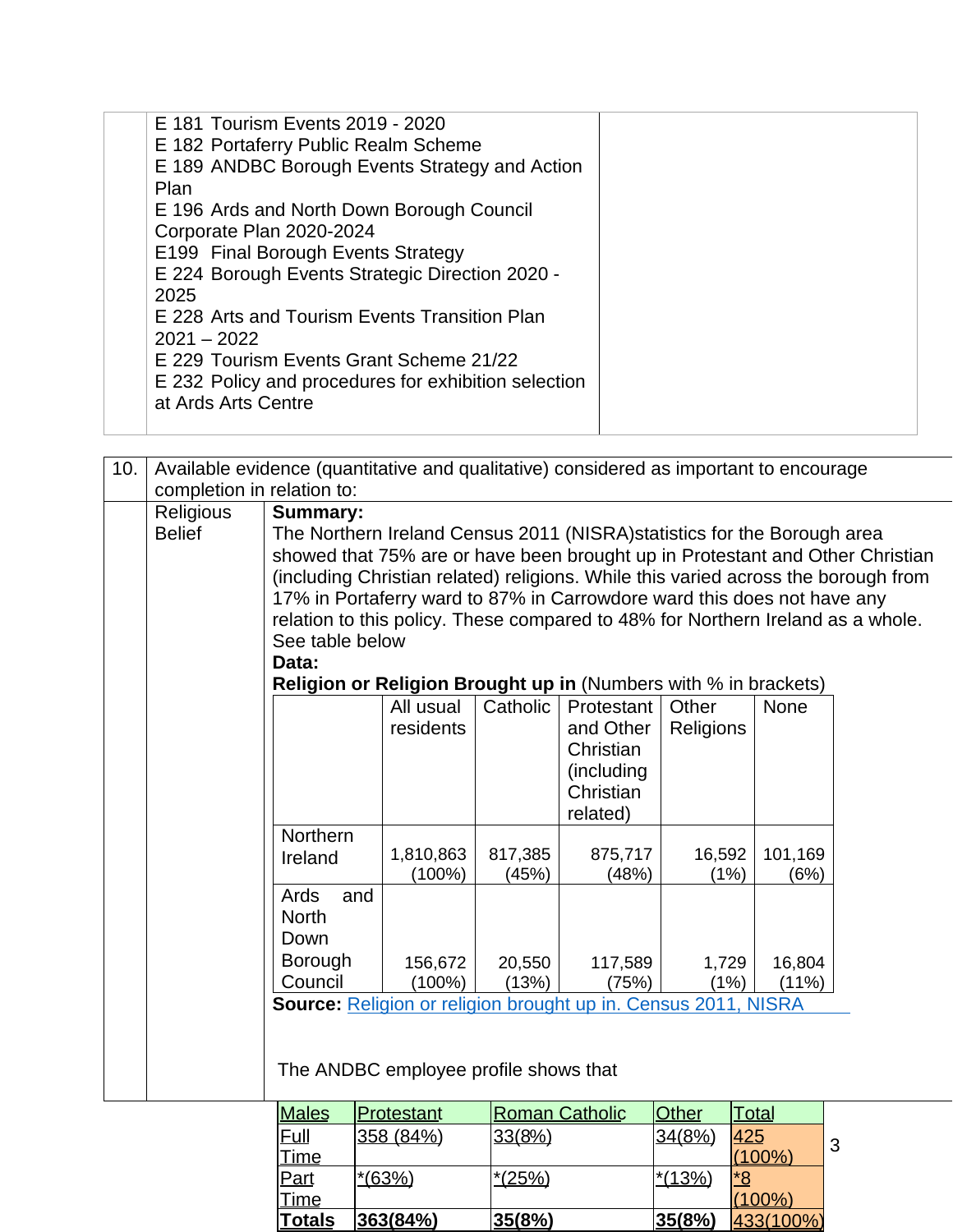|                      | *Small numbers removed as individuals could be identifiable                                                                                                                                                                                                                                                                                                                                                                                                                                                                                                                                                                                                                                                               |                            |                                       |     |           |                      |                          |          |             |                |       |               |              |              |
|----------------------|---------------------------------------------------------------------------------------------------------------------------------------------------------------------------------------------------------------------------------------------------------------------------------------------------------------------------------------------------------------------------------------------------------------------------------------------------------------------------------------------------------------------------------------------------------------------------------------------------------------------------------------------------------------------------------------------------------------------------|----------------------------|---------------------------------------|-----|-----------|----------------------|--------------------------|----------|-------------|----------------|-------|---------------|--------------|--------------|
|                      | Data on agency employees is held by the recruitment agency.**                                                                                                                                                                                                                                                                                                                                                                                                                                                                                                                                                                                                                                                             |                            |                                       |     |           |                      |                          |          |             |                |       |               |              |              |
| Political<br>Opinion | <b>Summary:</b><br>Electoral Office data from recent Local Government elections detail the political<br>representation on Ards and North Down Council, The Stormont Executive for this<br>electoral area and Westminster election. This data is an approximate measure of<br>political opinion of the voting electorate within the Borough. Turnout to vote in<br>North Down and Strangford constituencies tend to be lower than the rest of NI<br>suggesting less strong political opinions. Of those who do turn out, the results<br>show preferences for voting Unionist parties.<br>See table below<br>Data:<br><b>Council Election results</b><br>The most recent local council election $(2^{nd}$ May 2019) showed: |                            |                                       |     |           |                      |                          |          |             |                |       |               |              |              |
|                      |                                                                                                                                                                                                                                                                                                                                                                                                                                                                                                                                                                                                                                                                                                                           |                            |                                       |     |           |                      | <b>Elected Candidate</b> |          |             |                |       |               |              |              |
|                      |                                                                                                                                                                                                                                                                                                                                                                                                                                                                                                                                                                                                                                                                                                                           | Eligible<br>Elector<br>ate | Votes<br>Polled<br>(%<br>Turnou<br>t) | DUP | Sinn Féin | $\frac{p}{\sqrt{2}}$ | <b>SDLP</b>              | Alliance | Independent | $\geq$         | Green | $\frac{p}{q}$ | Aontu        | <b>ATCLA</b> |
|                      | Northern<br>Ireland                                                                                                                                                                                                                                                                                                                                                                                                                                                                                                                                                                                                                                                                                                       | 1,305,55<br>3              | 687,733<br>(52.7%)                    | 122 | 105       | $\overline{7}$<br>5  | 59                       | 53       | 24          | $6\phantom{1}$ | 8     | 3             | $\mathbf{1}$ | $\mathbf{1}$ |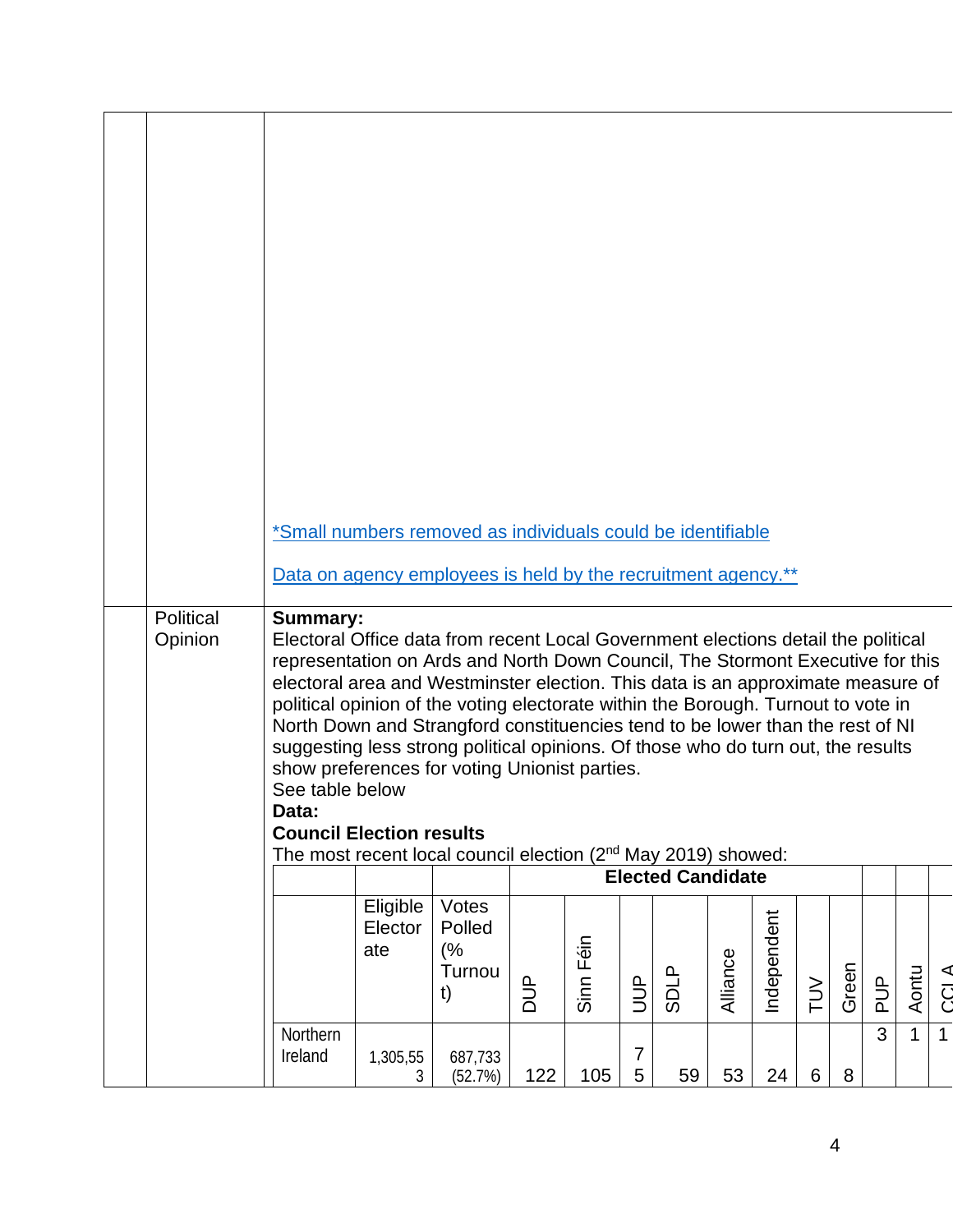|                         | Ards and<br>North<br>Down<br>Borough<br>Council                                                                                                                                                                                                                                                                                                                                                                                                                                                                                                   | 112,077 | 47,161<br>(42.1%)   | 14             | 8 | 1 | 10             | 3 | 1 | 3 |  |
|-------------------------|---------------------------------------------------------------------------------------------------------------------------------------------------------------------------------------------------------------------------------------------------------------------------------------------------------------------------------------------------------------------------------------------------------------------------------------------------------------------------------------------------------------------------------------------------|---------|---------------------|----------------|---|---|----------------|---|---|---|--|
|                         | Ards<br>Peninsul<br>a (DEA)                                                                                                                                                                                                                                                                                                                                                                                                                                                                                                                       | 16,656  | 7,369<br>(44.2%)    | $\sqrt{3}$     | 1 | 1 | 1              |   |   |   |  |
|                         | Bangor<br>Central<br>(DEA)                                                                                                                                                                                                                                                                                                                                                                                                                                                                                                                        | 17,194  | 6,678<br>(38.8%)    | $\overline{2}$ | 1 |   | 1              | 1 |   | 1 |  |
|                         | Bangor<br>East and<br>Donagha<br>dee<br>(DEA)                                                                                                                                                                                                                                                                                                                                                                                                                                                                                                     | 16,956  | 6,915<br>(40.8%)    | $\overline{2}$ | 2 |   | 1              | 1 |   |   |  |
| Bangor<br>West<br>(DEA) |                                                                                                                                                                                                                                                                                                                                                                                                                                                                                                                                                   | 13,479  | 5,448<br>$(40.4\%)$ | 1              | 1 |   | $\overline{2}$ |   |   | 1 |  |
|                         | Comber<br>(DEA)                                                                                                                                                                                                                                                                                                                                                                                                                                                                                                                                   | 13,681  | 6,272<br>(45.8%)    | $\overline{2}$ | 1 |   | 1              |   | 1 |   |  |
|                         | Holywoo<br>d and<br>Clandebo<br>ye (DEA)                                                                                                                                                                                                                                                                                                                                                                                                                                                                                                          | 14,158  | 6,229<br>$(44.0\%)$ | 1              | 1 |   | $\overline{2}$ |   |   | 1 |  |
|                         | Newtown<br>ards<br>(DEA)<br><b>Source: The Electoral Office, NI</b>                                                                                                                                                                                                                                                                                                                                                                                                                                                                               | 19,953  | 8,250<br>$(41.4\%)$ | 3              | 1 |   | $\overline{2}$ | 1 |   |   |  |
| Racial<br>Group         | <b>Summary:</b><br>NISRA, NINIS and Northern Ireland Strategic Migration Partnership data provide<br>up to date data. The 2011 census showed that 32,000 (1.8%) of the usually<br>resident population in Northern Ireland is from a minority ethnic background.<br>Within the borough, the 2011 Census showed that 1.5% (2,300) were from a<br>minority ethnic background. Across the borough this ranged from 5.2% in<br>Loughview ward to 0.3% in Lisbane ward.<br>See table below<br>Data:<br><b>Ethnic Group</b> (Numbers with % in brackets) |         |                     |                |   |   |                |   |   |   |  |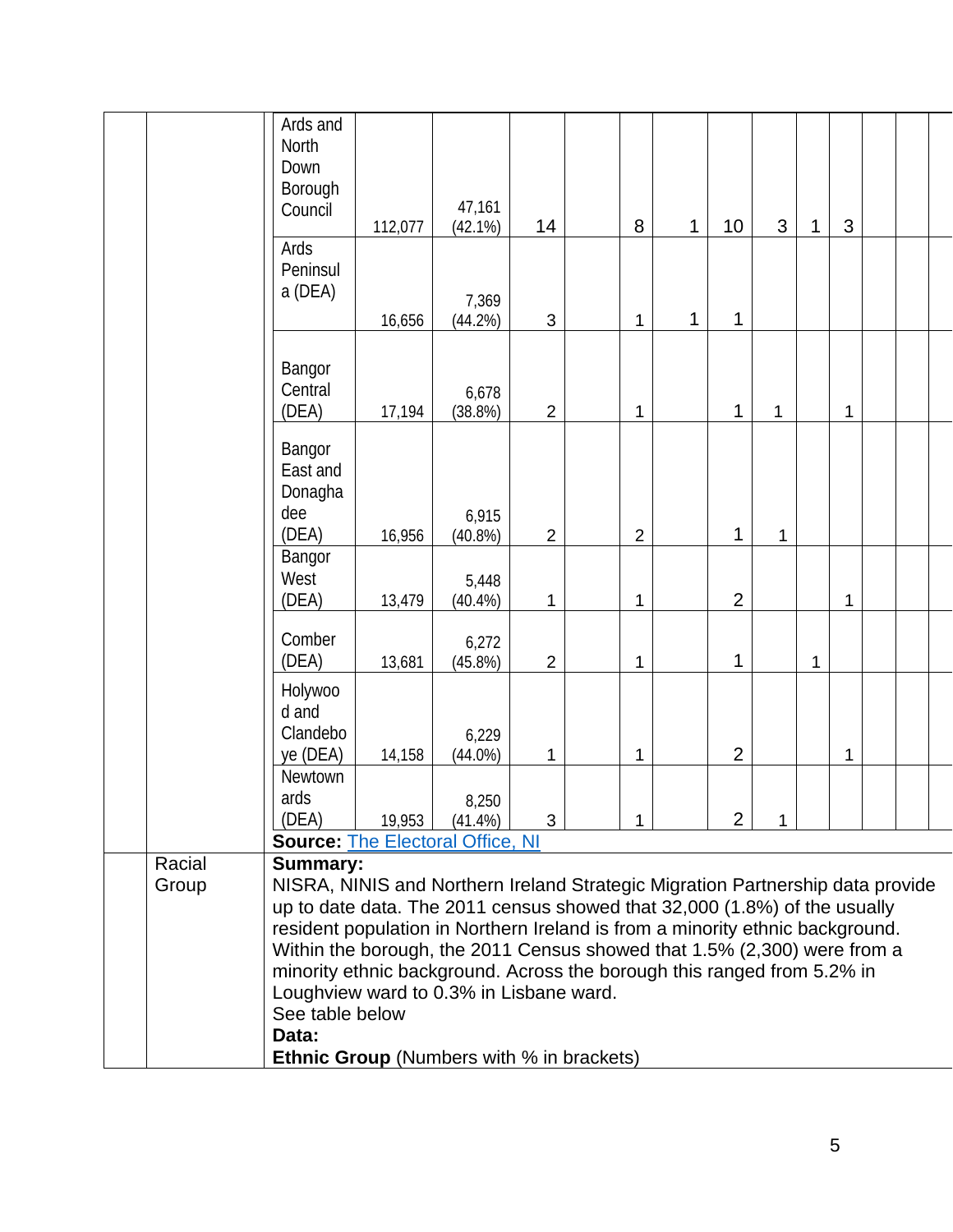|                                                                                           | residents<br>All usual | White                  | Chinese       | Indian        | Banglades<br>hi       | Other                     | Black<br>ممنعه             | <b>Black</b><br>ہ<br>مط <del>ان</del> ہ | Mixed                     | Other                                   |
|-------------------------------------------------------------------------------------------|------------------------|------------------------|---------------|---------------|-----------------------|---------------------------|----------------------------|-----------------------------------------|---------------------------|-----------------------------------------|
| Northern Ireland                                                                          | 1,810,863<br>$(100\%)$ | 1,778,<br>449<br>(98%) | 6,303<br>(0%) | 6,198<br>(0%) | 540<br>(0%            | 6,<br>08<br>9<br>(0)<br>% | 2,3<br>45<br>(0)<br>%      | 12<br>71<br>(0)<br>%)                   | 6,0<br>14<br>(0)<br>%     | 3,6<br>54<br>(0)<br>%)                  |
| Ards and North<br>Down Borough<br>Council                                                 | 156,672<br>$(100\%)$   | 154,36<br>5<br>(99%)   | 406<br>(0%)   | 283<br>(0%)   | 177<br>(0%            | 41<br>5<br>(0)<br>%       | 13<br>9<br>(0)<br>%        | 13<br>$\overline{2}$<br>(0)<br>%)       | 55<br>6<br>(0)<br>%       | 19<br>9<br>(0)<br>$\frac{9}{6}$         |
| Ards Peninsula                                                                            | 22,797<br>$(100\%)$    | 22,641<br>(99%)        | 29 (0%)       | 17<br>(0%)    | 5<br>(0%              | 17<br>(0)<br>%            | 6<br>(0)<br>%              | $\overline{2}$<br>(0)<br>%              | 54<br>(0)<br>%            | 26<br>(0)<br>%)                         |
| <b>Bangor Central</b>                                                                     | 23,524<br>$(100\%)$    | 24,469<br>(98%)        | 105<br>(0%)   | 43<br>(0%)    | 17<br>(0%             | 43<br>(0)<br>%            | 26<br>(0)<br>%)            | 32<br>(0)<br>%                          | 11<br>9<br>(0)<br>%       | 38<br>(0)<br>%)                         |
| <b>Bangor East</b><br>and<br>Donaghadee                                                   | 24,892<br>(100%)       | 22,648<br>(99%)        | 56 (0%)       | 27<br>(0%)    | 10<br>(0%             | 91<br>(0)<br>%            | 11<br>(0)<br>%             | $\overline{2}$<br>(0)<br>%)             | 82<br>(0)<br>%)           | 19<br>(0)<br>%                          |
| <b>Bangor West</b>                                                                        | 22,946<br>$(100\%)$    | 17,763<br>(98%)        | 19 (0%)       | 135           | $\overline{2}$<br>(0% | 11<br>6                   | $\overline{3}$<br>(0)<br>% | 26<br>(0)<br>%)                         | 73<br>(0)<br>%            | $\overline{15}$<br>(0)<br>$\frac{9}{6}$ |
| Comber                                                                                    | 18,152<br>(100%)       | 18,216<br>(99%)        | 30 (0%)       | 8(0%)         | 9<br>(0%              | 35<br>(0)<br>%)           | 4<br>(0)<br>%)             | 8<br>(0)<br>%)                          | 55<br>(0)<br>%)           | 17<br>(0)<br>%)                         |
| Holywood and<br>Clandeboye                                                                | 18,382<br>$(100\%)$    | 20,061<br>(98%)        | 65 (0%)       | 31<br>(0%)    | 23<br>(0%<br>111      | 81<br>(0)<br>%<br>30      | 81<br>(0)<br>%<br>8        | 56<br>(0)<br>%)<br>6                    | 10<br>1<br>(0)<br>%<br>75 | 61<br>(0)<br>%<br>20                    |
| Newtownards                                                                               | 20,560<br>$(100\%)$    | 27,841<br>(99%)        | 105<br>(0%)   | 20<br>(0%)    | (0%                   | (0)<br>%                  | (0)<br>%)                  | (0)<br>%)                               | (0)<br>%                  | (0)<br>%)                               |
| <b>Source: Ethnic Group, Census 2011, NISRA</b><br>The ANDBC employee profile shows that: |                        |                        |               |               |                       |                           |                            |                                         |                           |                                         |
| <b>Ethnic Group</b>                                                                       |                        | <b>Total</b>           |               |               | Percentage            |                           |                            |                                         |                           |                                         |
| White                                                                                     |                        | 682                    |               |               | 78.66%                |                           |                            |                                         |                           |                                         |
| <b>Black</b>                                                                              |                        | $\overline{2}$         |               |               | 0.23%                 |                           |                            |                                         |                           |                                         |
| Chinese                                                                                   |                        | 1                      |               |               | 0.12%                 |                           |                            |                                         |                           |                                         |
| Other                                                                                     |                        | $\overline{4}$         |               |               | 0.46%                 |                           |                            |                                         |                           |                                         |
| Did not want to answer                                                                    |                        | $\overline{2}$         |               |               | 0.23%                 |                           |                            |                                         |                           |                                         |
| Left Blank                                                                                |                        | 176                    |               |               | 20.3%                 |                           |                            |                                         |                           |                                         |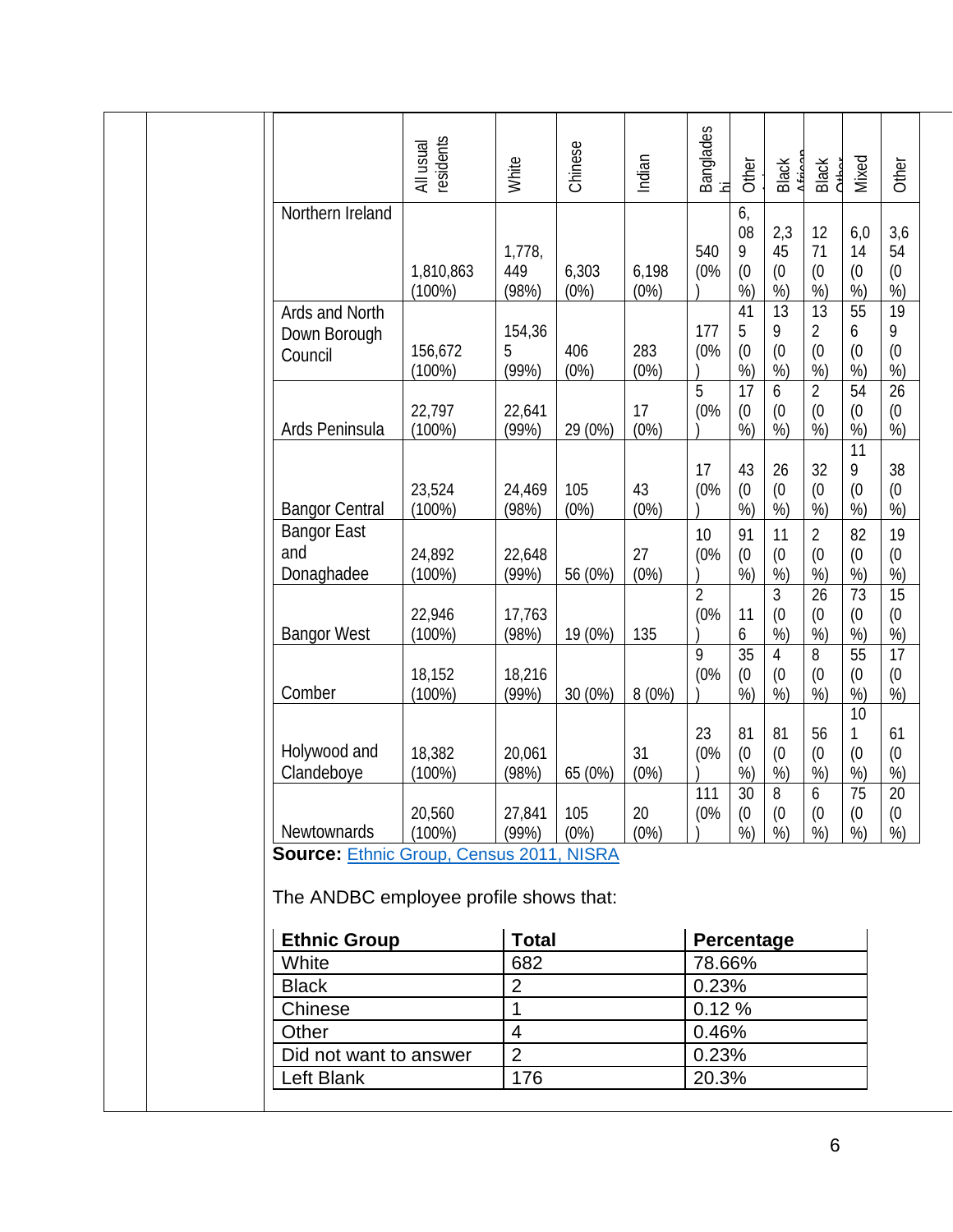|                |                                                                                                                                                                                                                                                                                                                                  | Data on agency employees is held by the recruitment agency.**                                                                                                                                                                                                    |                  |                  |                  |                        |  |  |
|----------------|----------------------------------------------------------------------------------------------------------------------------------------------------------------------------------------------------------------------------------------------------------------------------------------------------------------------------------|------------------------------------------------------------------------------------------------------------------------------------------------------------------------------------------------------------------------------------------------------------------|------------------|------------------|------------------|------------------------|--|--|
| Age            |                                                                                                                                                                                                                                                                                                                                  | NISRA have published population projections for the Borough which show that<br>the proportion of those aged 85 and over are expected to more than double within<br>the next 25 years.<br>ANDBC has the highest % population of older people in Northern Ireland. |                  |                  |                  |                        |  |  |
|                | See table below<br>Data:<br>Age Groups (Numbers with % in brackets)                                                                                                                                                                                                                                                              |                                                                                                                                                                                                                                                                  |                  |                  |                  |                        |  |  |
|                |                                                                                                                                                                                                                                                                                                                                  | $0 - 15$                                                                                                                                                                                                                                                         | 16-39            | 40-64            | $65+$            | Total                  |  |  |
|                | Northern Ireland                                                                                                                                                                                                                                                                                                                 | 385,200<br>(21%)                                                                                                                                                                                                                                                 | 583,116<br>(31%) | 591,481<br>(32%) | 291,824<br>(16%) | 1,851,621<br>$(100\%)$ |  |  |
|                | Ards<br>and<br>Borough<br>Down<br>Council                                                                                                                                                                                                                                                                                        | <b>North</b><br>29,801<br>(19%)                                                                                                                                                                                                                                  | 43,239<br>(27%)  | 54,094<br>(34%)  | 31,663<br>(20%)  | 158,797<br>(100%)      |  |  |
|                | <b>Sources: Demography and Methodology Branch, NISRA</b><br><b>World Health Organization</b>                                                                                                                                                                                                                                     |                                                                                                                                                                                                                                                                  |                  |                  |                  |                        |  |  |
|                | The council has an older age profile of employees as only a small number of new<br>recruitment exercises have been carried out from 2014. The younger population may<br>not identify with such an event as the older population would.<br>In relation to the profile of employees the following identifies them in age bands and |                                                                                                                                                                                                                                                                  |                  |                  |                  |                        |  |  |
|                | gender:<br>Female                                                                                                                                                                                                                                                                                                                |                                                                                                                                                                                                                                                                  |                  |                  |                  |                        |  |  |
|                |                                                                                                                                                                                                                                                                                                                                  | $16 - 29$<br>Total                                                                                                                                                                                                                                               | 20(6%)           |                  |                  |                        |  |  |
|                |                                                                                                                                                                                                                                                                                                                                  | Total<br>$30 - 39$                                                                                                                                                                                                                                               | 75(23%)          |                  |                  |                        |  |  |
|                |                                                                                                                                                                                                                                                                                                                                  | $40 - 49$<br>Total                                                                                                                                                                                                                                               | 105 (33%)        |                  |                  |                        |  |  |
|                |                                                                                                                                                                                                                                                                                                                                  | $50 - 59$<br>Total                                                                                                                                                                                                                                               | 80 (25%)         |                  |                  |                        |  |  |
|                |                                                                                                                                                                                                                                                                                                                                  | $60 - 70 +$<br>Total                                                                                                                                                                                                                                             | 42 (13%)         |                  |                  |                        |  |  |
|                |                                                                                                                                                                                                                                                                                                                                  |                                                                                                                                                                                                                                                                  | 322 (100%)       |                  |                  |                        |  |  |
|                | Male                                                                                                                                                                                                                                                                                                                             |                                                                                                                                                                                                                                                                  |                  |                  |                  |                        |  |  |
|                |                                                                                                                                                                                                                                                                                                                                  | $16 - 29$<br>Total                                                                                                                                                                                                                                               | 26 (6%)          |                  |                  |                        |  |  |
|                |                                                                                                                                                                                                                                                                                                                                  | $30 - 39$<br>Total                                                                                                                                                                                                                                               | 83(19%)          |                  |                  |                        |  |  |
|                |                                                                                                                                                                                                                                                                                                                                  | $40 - 49$                                                                                                                                                                                                                                                        | Total 121(27%)   |                  |                  |                        |  |  |
|                |                                                                                                                                                                                                                                                                                                                                  | $50 - 59$                                                                                                                                                                                                                                                        | Total 176 (39%)  |                  |                  |                        |  |  |
|                |                                                                                                                                                                                                                                                                                                                                  | $60 - 70 +$<br>Total                                                                                                                                                                                                                                             | 41 (9%)          |                  |                  |                        |  |  |
|                |                                                                                                                                                                                                                                                                                                                                  |                                                                                                                                                                                                                                                                  | 447 (100%)       |                  |                  |                        |  |  |
|                |                                                                                                                                                                                                                                                                                                                                  | Data on agency employees is held by the recruitment agency.**                                                                                                                                                                                                    |                  |                  |                  |                        |  |  |
| <b>Marital</b> | The 2011 Northern Ireland Census showed that 48% of adults (those aged over                                                                                                                                                                                                                                                      |                                                                                                                                                                                                                                                                  |                  |                  |                  |                        |  |  |
| <b>Status</b>  | 16 years of age) in Northern Ireland were either married or in a registered same-                                                                                                                                                                                                                                                |                                                                                                                                                                                                                                                                  |                  |                  |                  |                        |  |  |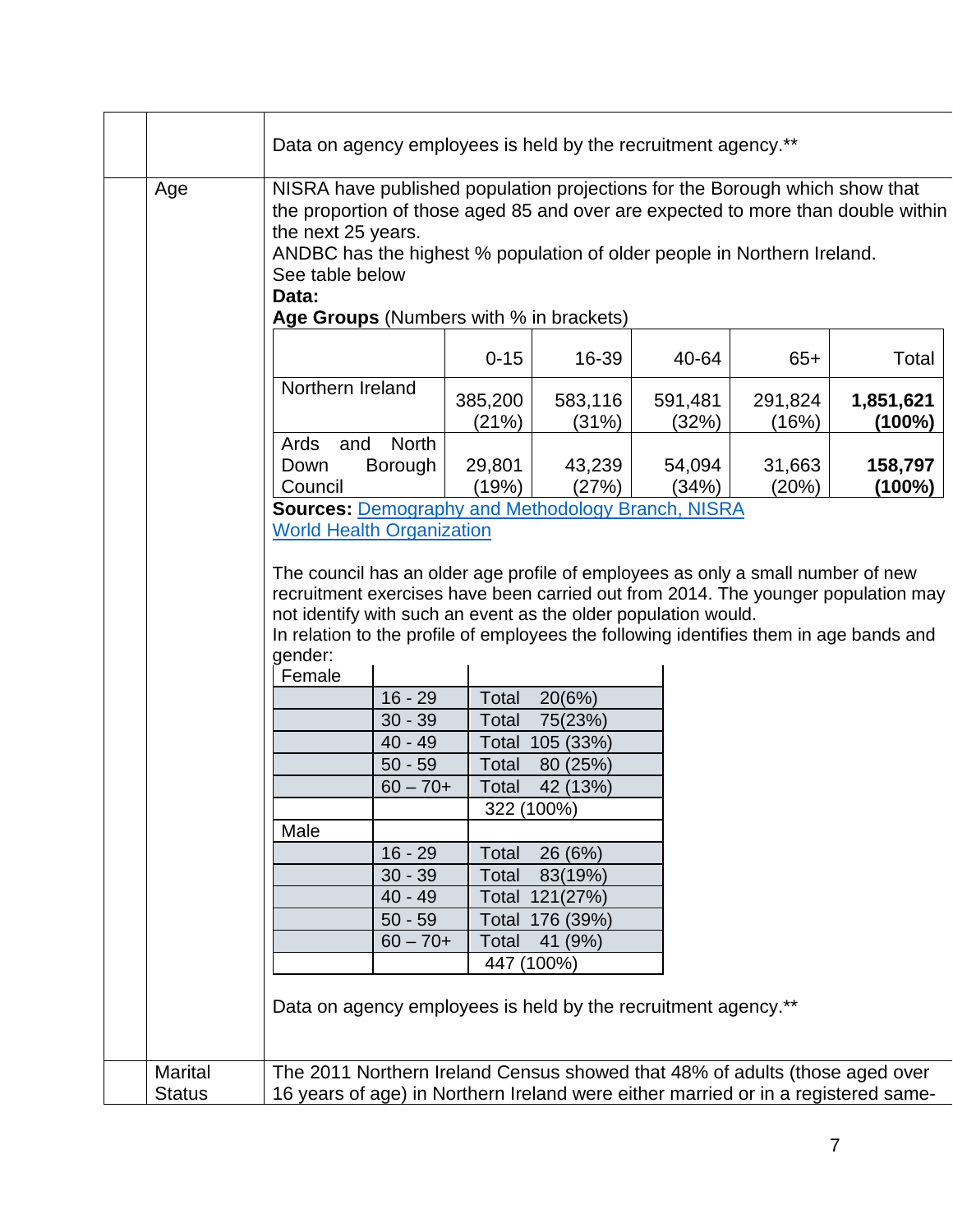|                       | sex civil partnership. Within the borough, 54% of adults fell into this category.<br>This varies across the borough from 36% in Central (Ards) ward to 64% in<br>Lisbane ward.<br>See table below<br>Data:                                                                                                                                                   |                        |                                                                                  |                                  |                                               |                                                                         |                                                                                              |                                                                       |
|-----------------------|--------------------------------------------------------------------------------------------------------------------------------------------------------------------------------------------------------------------------------------------------------------------------------------------------------------------------------------------------------------|------------------------|----------------------------------------------------------------------------------|----------------------------------|-----------------------------------------------|-------------------------------------------------------------------------|----------------------------------------------------------------------------------------------|-----------------------------------------------------------------------|
|                       | Marital Status (All aged 16+) (Numbers with % in brackets)                                                                                                                                                                                                                                                                                                   | All usual residents    | registered a same-<br>sex civil partnership<br>married or never<br>Single (never | Married                          | In a registered same<br>sex civil partnership | legally in a same-sex<br>legally married or stil.<br>civil partnership) | partnership which is<br>now legally dissolved<br>Divorced or formerly<br>in a same-sex civil | Widowed or surviving<br>partner from a same-<br>sex civil partnership |
|                       | Northern<br>Ireland                                                                                                                                                                                                                                                                                                                                          | 1,431,540<br>$(100\%)$ | 517,393<br>(36%)                                                                 | 68<br>0,8<br>31<br>(48)<br>$%$ ) | 1,2<br>43<br>(0)<br>$%$ )                     | 56,91<br>(4%)                                                           | 78,074<br>(5%)                                                                               | 97,088<br>(7%)                                                        |
|                       | Ards<br>and<br><b>North</b><br>Down<br><b>Borough</b><br>Council                                                                                                                                                                                                                                                                                             | 126,945<br>$(100\%)$   | 36,730<br>(29%)                                                                  | 67,<br>86<br>6<br>(53)<br>$%$ )  | 12<br>3<br>(0)<br>$%$ )                       | 4,328<br>(3%)                                                           | 8,548<br>(7%)                                                                                | 9,350<br>(7%)                                                         |
|                       | <b>Source: Northern Ireland 2011 Census, Marital Status</b><br>The ANDBC employee profile shows that:<br><b>Marital Status</b><br><b>Total</b><br>Percentage                                                                                                                                                                                                 |                        |                                                                                  |                                  |                                               |                                                                         |                                                                                              |                                                                       |
|                       | Single                                                                                                                                                                                                                                                                                                                                                       |                        | 180                                                                              |                                  |                                               |                                                                         | 20.76%                                                                                       |                                                                       |
|                       | Married                                                                                                                                                                                                                                                                                                                                                      |                        | 405                                                                              |                                  |                                               |                                                                         | 46.71%                                                                                       |                                                                       |
|                       | <b>Divorced</b>                                                                                                                                                                                                                                                                                                                                              |                        | 35                                                                               |                                  |                                               | 4.04%                                                                   |                                                                                              |                                                                       |
|                       | Co Habiting<br>Separated                                                                                                                                                                                                                                                                                                                                     |                        | 14<br>25                                                                         |                                  | 1.61%<br>2.88%                                |                                                                         |                                                                                              |                                                                       |
|                       | Civil Partnership                                                                                                                                                                                                                                                                                                                                            |                        | 1                                                                                |                                  |                                               | 0.12%                                                                   |                                                                                              |                                                                       |
|                       |                                                                                                                                                                                                                                                                                                                                                              |                        |                                                                                  |                                  |                                               |                                                                         |                                                                                              |                                                                       |
|                       | Left Blank                                                                                                                                                                                                                                                                                                                                                   |                        | 207                                                                              |                                  |                                               | 23.88%                                                                  |                                                                                              |                                                                       |
|                       | Data on agency employees is held by the recruitment agency.**                                                                                                                                                                                                                                                                                                |                        |                                                                                  |                                  |                                               |                                                                         |                                                                                              |                                                                       |
| Sexual<br>orientation | <b>Summary:</b><br>It should be noted that no reliable data is available on sexual orientation-NISRA<br>are currently examining methodology on how to measure this. However, the 2011<br>census indicates that less than 1% of the Northern Ireland adult population (those<br>aged 16 years and over) were in a registered same-sex civil partnership. This |                        |                                                                                  |                                  |                                               |                                                                         |                                                                                              |                                                                       |
|                       | was similar to the borough as a whole. The Continuous Household Survey in<br>Northern Ireland estimated this figure between 0.9% and 1.9% in 2015-2016. The                                                                                                                                                                                                  |                        |                                                                                  |                                  |                                               |                                                                         |                                                                                              |                                                                       |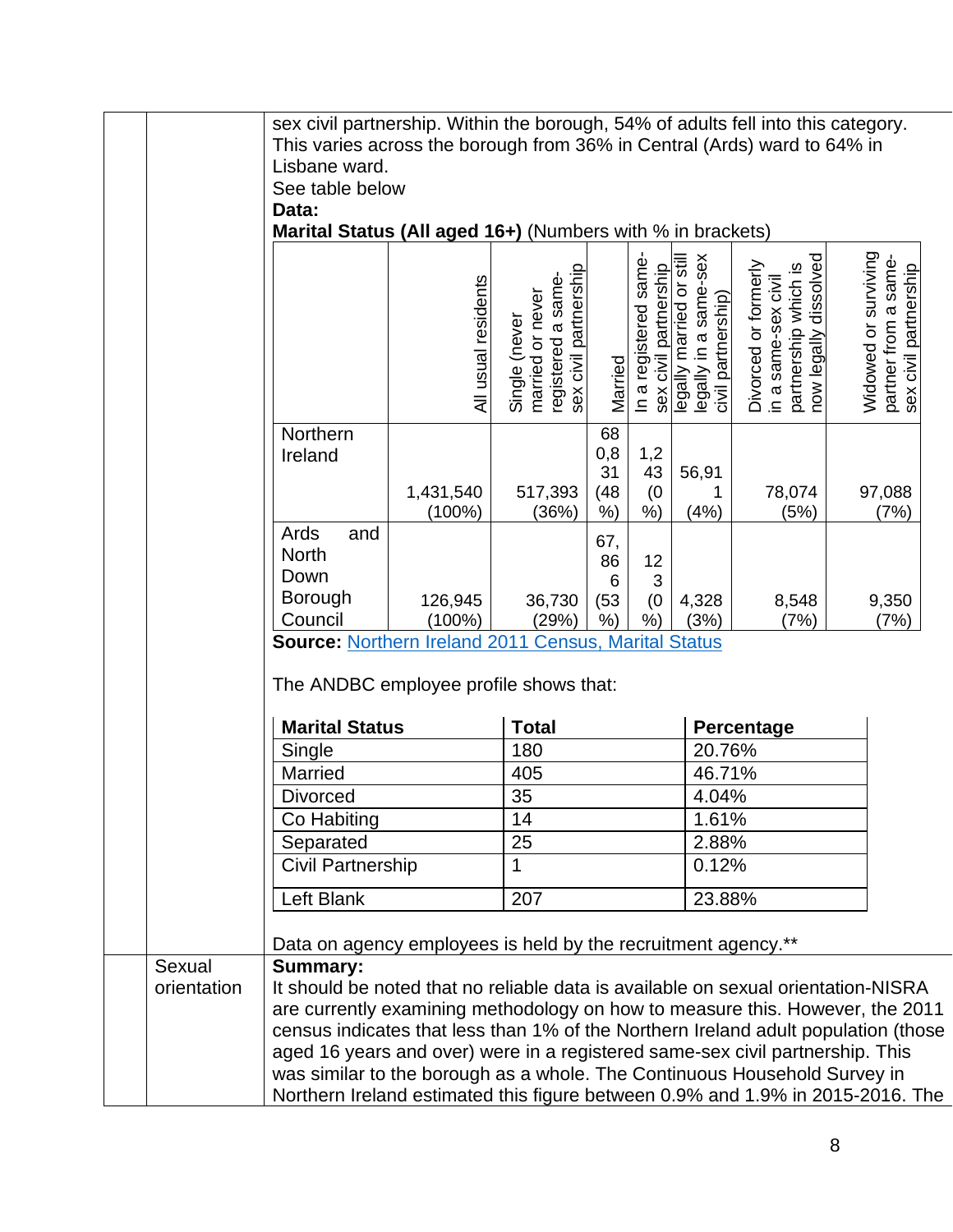| Office for National Statistics estimates a similar range for the United Kingdom<br>$(1.7\%)$ .<br><b>Source: Northern Ireland 2011 Census, Marital Status</b><br><b>ONS 2015 Sexual Identity</b><br>Men &<br>According to census (NISRA) almost half of the population of Northern Ireland<br>were male (49%) and this was similar throughout Ards and North Down Borough<br>Women<br>Council (48%). See table below<br>generally<br>Data:<br><b>Males</b><br>Females<br>All<br>Northern Ireland<br>1,810,863<br>$(100\%)$<br>887,323 (49%  <br>923,540 (51%)<br>Ards and North<br>Down<br><b>Borough Council</b><br>75,920 (48%)<br>80,752 (52%)<br>156,672(100%)<br>Source: Age Structure, Census 2011, NISRA<br>Review of statistical classification and delineation of settlements, NISRA<br>The ANDBC employment Profile shows that:<br><b>Total</b><br>Gender<br>Percentage<br>Male<br>511<br>58.94%<br>356<br>41.06%<br>Female<br>Data on agency employees is held by the recruitment agency.** |
|--------------------------------------------------------------------------------------------------------------------------------------------------------------------------------------------------------------------------------------------------------------------------------------------------------------------------------------------------------------------------------------------------------------------------------------------------------------------------------------------------------------------------------------------------------------------------------------------------------------------------------------------------------------------------------------------------------------------------------------------------------------------------------------------------------------------------------------------------------------------------------------------------------------------------------------------------------------------------------------------------------|
|                                                                                                                                                                                                                                                                                                                                                                                                                                                                                                                                                                                                                                                                                                                                                                                                                                                                                                                                                                                                        |
|                                                                                                                                                                                                                                                                                                                                                                                                                                                                                                                                                                                                                                                                                                                                                                                                                                                                                                                                                                                                        |
|                                                                                                                                                                                                                                                                                                                                                                                                                                                                                                                                                                                                                                                                                                                                                                                                                                                                                                                                                                                                        |
|                                                                                                                                                                                                                                                                                                                                                                                                                                                                                                                                                                                                                                                                                                                                                                                                                                                                                                                                                                                                        |
|                                                                                                                                                                                                                                                                                                                                                                                                                                                                                                                                                                                                                                                                                                                                                                                                                                                                                                                                                                                                        |
|                                                                                                                                                                                                                                                                                                                                                                                                                                                                                                                                                                                                                                                                                                                                                                                                                                                                                                                                                                                                        |
|                                                                                                                                                                                                                                                                                                                                                                                                                                                                                                                                                                                                                                                                                                                                                                                                                                                                                                                                                                                                        |
|                                                                                                                                                                                                                                                                                                                                                                                                                                                                                                                                                                                                                                                                                                                                                                                                                                                                                                                                                                                                        |
|                                                                                                                                                                                                                                                                                                                                                                                                                                                                                                                                                                                                                                                                                                                                                                                                                                                                                                                                                                                                        |
|                                                                                                                                                                                                                                                                                                                                                                                                                                                                                                                                                                                                                                                                                                                                                                                                                                                                                                                                                                                                        |
|                                                                                                                                                                                                                                                                                                                                                                                                                                                                                                                                                                                                                                                                                                                                                                                                                                                                                                                                                                                                        |
|                                                                                                                                                                                                                                                                                                                                                                                                                                                                                                                                                                                                                                                                                                                                                                                                                                                                                                                                                                                                        |
|                                                                                                                                                                                                                                                                                                                                                                                                                                                                                                                                                                                                                                                                                                                                                                                                                                                                                                                                                                                                        |
|                                                                                                                                                                                                                                                                                                                                                                                                                                                                                                                                                                                                                                                                                                                                                                                                                                                                                                                                                                                                        |
|                                                                                                                                                                                                                                                                                                                                                                                                                                                                                                                                                                                                                                                                                                                                                                                                                                                                                                                                                                                                        |
|                                                                                                                                                                                                                                                                                                                                                                                                                                                                                                                                                                                                                                                                                                                                                                                                                                                                                                                                                                                                        |
|                                                                                                                                                                                                                                                                                                                                                                                                                                                                                                                                                                                                                                                                                                                                                                                                                                                                                                                                                                                                        |
|                                                                                                                                                                                                                                                                                                                                                                                                                                                                                                                                                                                                                                                                                                                                                                                                                                                                                                                                                                                                        |
|                                                                                                                                                                                                                                                                                                                                                                                                                                                                                                                                                                                                                                                                                                                                                                                                                                                                                                                                                                                                        |
|                                                                                                                                                                                                                                                                                                                                                                                                                                                                                                                                                                                                                                                                                                                                                                                                                                                                                                                                                                                                        |
|                                                                                                                                                                                                                                                                                                                                                                                                                                                                                                                                                                                                                                                                                                                                                                                                                                                                                                                                                                                                        |
|                                                                                                                                                                                                                                                                                                                                                                                                                                                                                                                                                                                                                                                                                                                                                                                                                                                                                                                                                                                                        |
| The 2011 Census (NISRA) showed that 20% of the population in Ards and North<br><b>Disability</b>                                                                                                                                                                                                                                                                                                                                                                                                                                                                                                                                                                                                                                                                                                                                                                                                                                                                                                       |
| Down area had a health issue or disability (including those related to old age)                                                                                                                                                                                                                                                                                                                                                                                                                                                                                                                                                                                                                                                                                                                                                                                                                                                                                                                        |
| which has lasted or expected to last at least 12 months. (This was similar to the                                                                                                                                                                                                                                                                                                                                                                                                                                                                                                                                                                                                                                                                                                                                                                                                                                                                                                                      |
| Northern Ireland figure of 21%.)                                                                                                                                                                                                                                                                                                                                                                                                                                                                                                                                                                                                                                                                                                                                                                                                                                                                                                                                                                       |
| <b>Disability Living Allowances, 2015</b><br>2015 (Multiple<br>2015 (Disability                                                                                                                                                                                                                                                                                                                                                                                                                                                                                                                                                                                                                                                                                                                                                                                                                                                                                                                        |
| <b>Disability Benefits)</b><br>Living                                                                                                                                                                                                                                                                                                                                                                                                                                                                                                                                                                                                                                                                                                                                                                                                                                                                                                                                                                  |
| *MDB is<br>Allowance                                                                                                                                                                                                                                                                                                                                                                                                                                                                                                                                                                                                                                                                                                                                                                                                                                                                                                                                                                                   |
| Recipients)<br>aggregated data                                                                                                                                                                                                                                                                                                                                                                                                                                                                                                                                                                                                                                                                                                                                                                                                                                                                                                                                                                         |
| from Attendance                                                                                                                                                                                                                                                                                                                                                                                                                                                                                                                                                                                                                                                                                                                                                                                                                                                                                                                                                                                        |
| Allowance,                                                                                                                                                                                                                                                                                                                                                                                                                                                                                                                                                                                                                                                                                                                                                                                                                                                                                                                                                                                             |
| <b>Disability Living</b>                                                                                                                                                                                                                                                                                                                                                                                                                                                                                                                                                                                                                                                                                                                                                                                                                                                                                                                                                                               |
| Allowance,                                                                                                                                                                                                                                                                                                                                                                                                                                                                                                                                                                                                                                                                                                                                                                                                                                                                                                                                                                                             |
| <b>Incapacity Benefit</b>                                                                                                                                                                                                                                                                                                                                                                                                                                                                                                                                                                                                                                                                                                                                                                                                                                                                                                                                                                              |
| and Severe<br><b>Disablement</b>                                                                                                                                                                                                                                                                                                                                                                                                                                                                                                                                                                                                                                                                                                                                                                                                                                                                                                                                                                       |
| Allowance data,                                                                                                                                                                                                                                                                                                                                                                                                                                                                                                                                                                                                                                                                                                                                                                                                                                                                                                                                                                                        |
|                                                                                                                                                                                                                                                                                                                                                                                                                                                                                                                                                                                                                                                                                                                                                                                                                                                                                                                                                                                                        |
|                                                                                                                                                                                                                                                                                                                                                                                                                                                                                                                                                                                                                                                                                                                                                                                                                                                                                                                                                                                                        |
| and data for                                                                                                                                                                                                                                                                                                                                                                                                                                                                                                                                                                                                                                                                                                                                                                                                                                                                                                                                                                                           |
| <b>Employment and</b><br>Support allowance                                                                                                                                                                                                                                                                                                                                                                                                                                                                                                                                                                                                                                                                                                                                                                                                                                                                                                                                                             |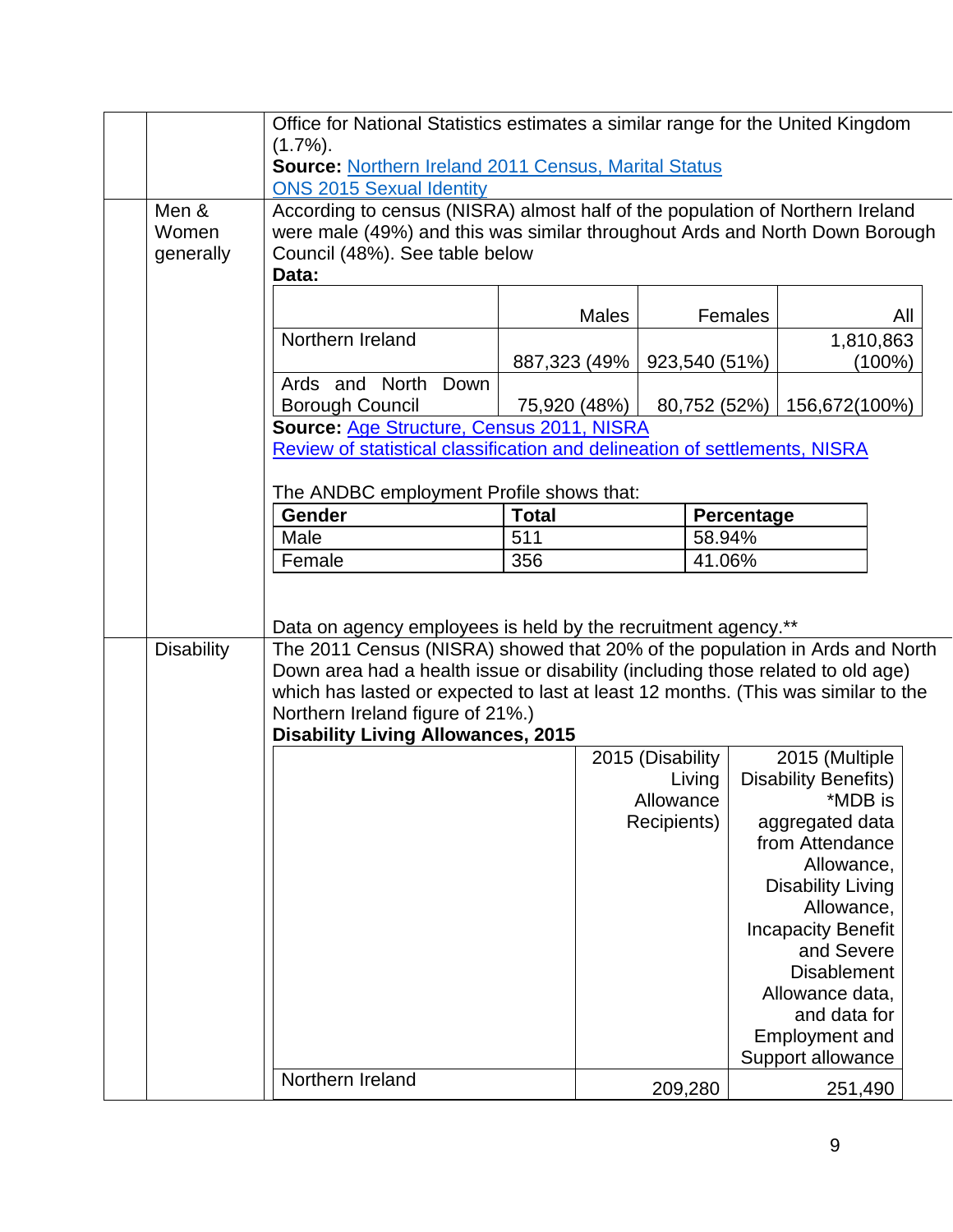|            | Ards and North Down Borough                                                                                                                                                                                                                                                                                                                                                                                                                                                                                                                                                                                                                                             |              |                                                                              |                   |        |  |
|------------|-------------------------------------------------------------------------------------------------------------------------------------------------------------------------------------------------------------------------------------------------------------------------------------------------------------------------------------------------------------------------------------------------------------------------------------------------------------------------------------------------------------------------------------------------------------------------------------------------------------------------------------------------------------------------|--------------|------------------------------------------------------------------------------|-------------------|--------|--|
|            | Council                                                                                                                                                                                                                                                                                                                                                                                                                                                                                                                                                                                                                                                                 |              | 13,840                                                                       |                   | 18,080 |  |
|            | Ards Peninsula                                                                                                                                                                                                                                                                                                                                                                                                                                                                                                                                                                                                                                                          |              | 2,920                                                                        |                   | n/a    |  |
|            | <b>Bangor Central</b>                                                                                                                                                                                                                                                                                                                                                                                                                                                                                                                                                                                                                                                   |              | 2,250                                                                        |                   | n/a    |  |
|            | <b>Bangor East and Donaghadee</b>                                                                                                                                                                                                                                                                                                                                                                                                                                                                                                                                                                                                                                       |              | 1,740                                                                        |                   | n/a    |  |
|            | <b>Bangor West</b>                                                                                                                                                                                                                                                                                                                                                                                                                                                                                                                                                                                                                                                      |              | 1,650                                                                        |                   | n/a    |  |
|            | Comber                                                                                                                                                                                                                                                                                                                                                                                                                                                                                                                                                                                                                                                                  |              | 1,270                                                                        |                   | n/a    |  |
|            | Holywood and Clandeboye                                                                                                                                                                                                                                                                                                                                                                                                                                                                                                                                                                                                                                                 |              | 1,180                                                                        |                   | n/a    |  |
|            | Newtownards                                                                                                                                                                                                                                                                                                                                                                                                                                                                                                                                                                                                                                                             |              | 2,840                                                                        |                   | n/a    |  |
|            |                                                                                                                                                                                                                                                                                                                                                                                                                                                                                                                                                                                                                                                                         |              | Northern Ireland Census 2011 Long-term health problem or disability by long- |                   |        |  |
|            | term problem or disability                                                                                                                                                                                                                                                                                                                                                                                                                                                                                                                                                                                                                                              |              |                                                                              |                   |        |  |
|            | The ANDBC employment Profile shows:                                                                                                                                                                                                                                                                                                                                                                                                                                                                                                                                                                                                                                     |              |                                                                              |                   |        |  |
|            | <b>Disabled</b>                                                                                                                                                                                                                                                                                                                                                                                                                                                                                                                                                                                                                                                         | <b>Total</b> |                                                                              | Percentage        |        |  |
|            | Yes                                                                                                                                                                                                                                                                                                                                                                                                                                                                                                                                                                                                                                                                     | 35           |                                                                              | 4.04%             |        |  |
|            | <b>No</b>                                                                                                                                                                                                                                                                                                                                                                                                                                                                                                                                                                                                                                                               | 832          |                                                                              | 95.96%            |        |  |
|            |                                                                                                                                                                                                                                                                                                                                                                                                                                                                                                                                                                                                                                                                         |              |                                                                              |                   |        |  |
| Dependents | Data on agency employees is held by the recruitment agency.**<br><b>Summary:</b>                                                                                                                                                                                                                                                                                                                                                                                                                                                                                                                                                                                        |              |                                                                              |                   |        |  |
|            | In considering this dimension the following have been included: persons with<br>responsibility for the care of a child, children, a person with a disability and or an<br>older person. According to the Continuous Household Survey, 2013-2016, 37% of<br>Ards and North Down claimed to have a dependent (This did not differentiate on<br>the type of dependent).<br>According to the 2011 Census, 7,474 households in Ards and North Down had a<br>dependent child under the age of 4 (This might give an indication on the numbers<br>who would have buggies or prams).<br><b>Sources: Continuous Household Survey</b><br>The ANDBC employment Profile shows that: |              |                                                                              |                   |        |  |
|            | <b>Family Status</b>                                                                                                                                                                                                                                                                                                                                                                                                                                                                                                                                                                                                                                                    | <b>Total</b> |                                                                              | <b>Percentage</b> |        |  |
|            | Child or Children                                                                                                                                                                                                                                                                                                                                                                                                                                                                                                                                                                                                                                                       | 270          |                                                                              | 31.14%            |        |  |
|            | <b>Dependant Elderly</b>                                                                                                                                                                                                                                                                                                                                                                                                                                                                                                                                                                                                                                                | 19           |                                                                              | 2.19%             |        |  |
|            | Person                                                                                                                                                                                                                                                                                                                                                                                                                                                                                                                                                                                                                                                                  |              |                                                                              |                   |        |  |
|            | Physical/ Mental/III                                                                                                                                                                                                                                                                                                                                                                                                                                                                                                                                                                                                                                                    | 5            |                                                                              | 0.58%             |        |  |
|            | Health/Disability                                                                                                                                                                                                                                                                                                                                                                                                                                                                                                                                                                                                                                                       | 5            |                                                                              |                   |        |  |
|            | Other                                                                                                                                                                                                                                                                                                                                                                                                                                                                                                                                                                                                                                                                   |              |                                                                              | 0.58%             |        |  |
|            | None                                                                                                                                                                                                                                                                                                                                                                                                                                                                                                                                                                                                                                                                    | 203          |                                                                              | 23.41%            |        |  |
|            | Left Blank                                                                                                                                                                                                                                                                                                                                                                                                                                                                                                                                                                                                                                                              | 365          |                                                                              | 42.1%             |        |  |
|            | Data on agency employees is held by the recruitment agency.**                                                                                                                                                                                                                                                                                                                                                                                                                                                                                                                                                                                                           |              |                                                                              |                   |        |  |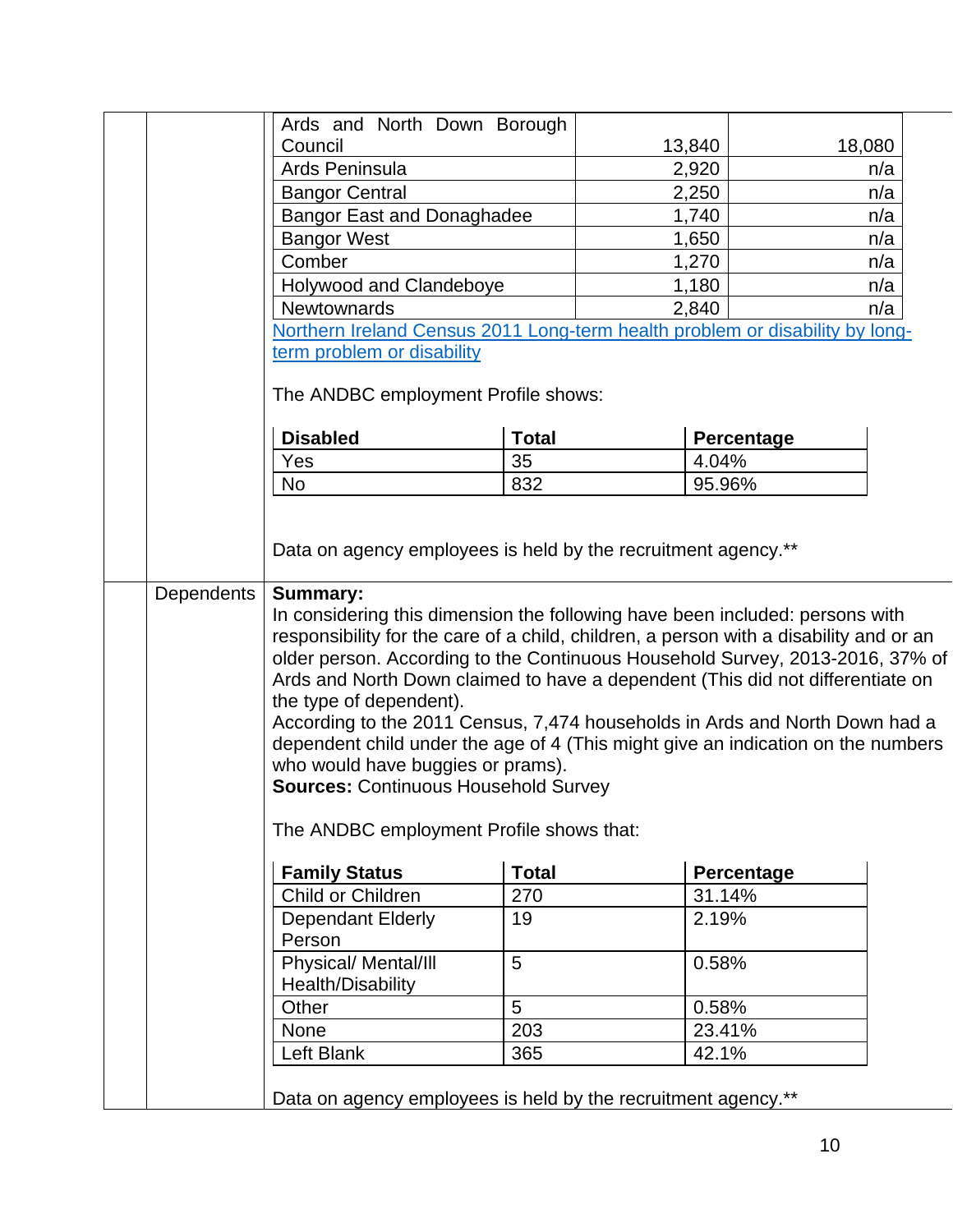| 11. | Based on data previously provided what are the needs, experiences, and priorities for each<br>of the following categories, in relation to this policy/decision? |                                                                                                                                |  |  |  |
|-----|-----------------------------------------------------------------------------------------------------------------------------------------------------------------|--------------------------------------------------------------------------------------------------------------------------------|--|--|--|
|     | <b>Religious Belief</b>                                                                                                                                         | Employees and members of the public require to work in                                                                         |  |  |  |
|     | <b>Political Opinion</b><br><b>Racial Group</b>                                                                                                                 | facilities that are shared spaces that are suitable t carry out<br>their range of duties and where appropriate meet members of |  |  |  |
|     | Age                                                                                                                                                             | the public.                                                                                                                    |  |  |  |
|     | <b>Marital Status</b>                                                                                                                                           | The facility must provide a shared environment that does not                                                                   |  |  |  |
|     | Sexual orientation                                                                                                                                              | in anyway intimidate any individual and is respectful to all                                                                   |  |  |  |
|     | Men & Women generally                                                                                                                                           | users needs. The facility should not identify with any one                                                                     |  |  |  |
|     | <b>Disability</b>                                                                                                                                               | religious belief, political opinion, racial group, should be                                                                   |  |  |  |
|     | Dependents                                                                                                                                                      | appropriate for all age of users to access the information and<br>the facility as well as having the needs of a range of       |  |  |  |
|     |                                                                                                                                                                 | languages provided for. It should also not affect any user due                                                                 |  |  |  |
|     |                                                                                                                                                                 | to their marital status, sexual orientation, gender or whether                                                                 |  |  |  |
|     |                                                                                                                                                                 | they have a disability or not nor have responsibility for a                                                                    |  |  |  |
|     |                                                                                                                                                                 | dependent or not.                                                                                                              |  |  |  |

# **Does this Policy require an Equality Impact Assessment?**

| What is the likely impact on equality of opportunity for each of the Section 75 categories? |                                       |                  |  |  |
|---------------------------------------------------------------------------------------------|---------------------------------------|------------------|--|--|
|                                                                                             | Detail of Impact                      | Level of Impact  |  |  |
|                                                                                             |                                       | Minor/Major/None |  |  |
| <b>Religious Belief</b>                                                                     | The Ards Arts Centre is a shared      | Minor            |  |  |
| <b>Political Opinion</b>                                                                    | venue and is used by a breadth        |                  |  |  |
| <b>Racial Group</b>                                                                         | of users. The adverse impact          |                  |  |  |
| Age                                                                                         | identified relates to the location of |                  |  |  |
| <b>Marital Status</b>                                                                       | the venue as it may be difficult for  |                  |  |  |
| Sexual orientation                                                                          | some individuals to walk to it.       |                  |  |  |
| Men & Women generally                                                                       | There is access but at busy times     |                  |  |  |
| <b>Disability</b>                                                                           | many drivers and pedestrians are      |                  |  |  |
| <b>Dependents</b>                                                                           | not comfortable driving in the        |                  |  |  |
|                                                                                             | pedestrian area.                      |                  |  |  |
|                                                                                             | It may also have a positive impact    |                  |  |  |
|                                                                                             | as it may be more central for         |                  |  |  |
|                                                                                             | users of the town centre who may      |                  |  |  |
|                                                                                             | not have gone to Regent Street.       |                  |  |  |

| 2.                                                  | Are there opportunities to better promote equality of opportunity for people within the<br>Section 75 equality categories? |                                                                |                                                          |  |
|-----------------------------------------------------|----------------------------------------------------------------------------------------------------------------------------|----------------------------------------------------------------|----------------------------------------------------------|--|
|                                                     |                                                                                                                            | If "Yes", provide details $\parallel$ If "No", provide details |                                                          |  |
| <b>Religious Belief</b><br><b>Political Opinion</b> |                                                                                                                            | The location of the facility cannot be changed and the         |                                                          |  |
|                                                     |                                                                                                                            |                                                                | access once in the facility is suitable based on the age |  |
|                                                     | <b>Racial Group</b>                                                                                                        | and usage of the building.                                     |                                                          |  |
|                                                     | Age                                                                                                                        |                                                                |                                                          |  |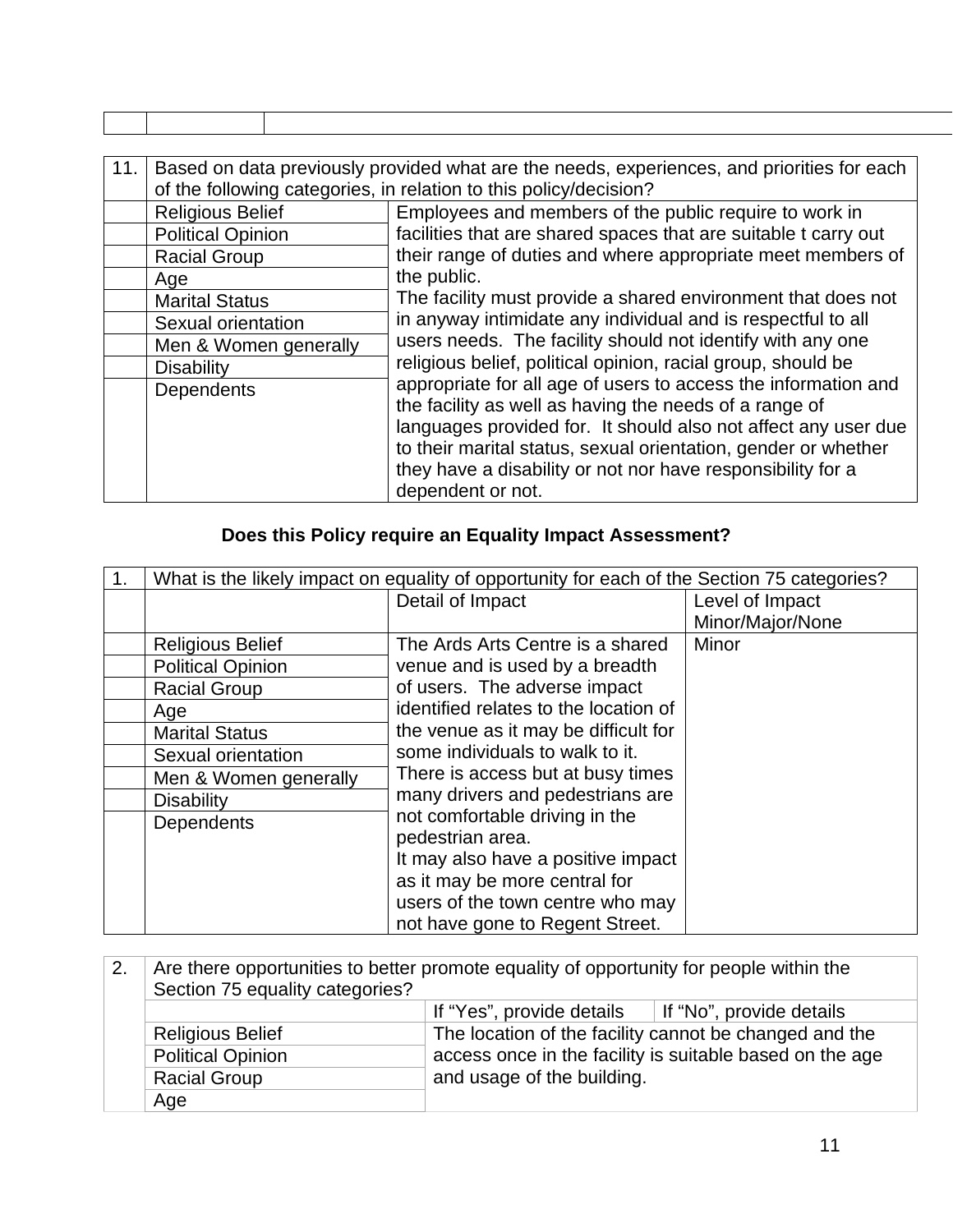| <b>Marital Status</b> |
|-----------------------|
| Sexual orientation    |
| Men & Women generally |
| <b>Disability</b>     |
| <b>Dependents</b>     |

| 3. | To what extent is the Policy likely to impact on Good Relations between people of different<br>religious belief, political opinion or racial group? |                                                            |                  |  |
|----|-----------------------------------------------------------------------------------------------------------------------------------------------------|------------------------------------------------------------|------------------|--|
|    | Details of Impact<br>Level of Impact                                                                                                                |                                                            |                  |  |
|    |                                                                                                                                                     |                                                            | Minor/Major/None |  |
|    | <b>Religious Belief</b>                                                                                                                             | None as the information will be made available albeit in a |                  |  |
|    | <b>Political Opinion</b>                                                                                                                            | different location with limited space.                     |                  |  |
|    | <b>Racial Group</b>                                                                                                                                 |                                                            |                  |  |

| 4.                                                                                   | Are there opportunities to better promote Good Relations between people of different<br>religious belief, political opinion or racial group? |                                                           |  |  |
|--------------------------------------------------------------------------------------|----------------------------------------------------------------------------------------------------------------------------------------------|-----------------------------------------------------------|--|--|
|                                                                                      | If "Yes" provide details $\parallel$ If "No" provide details                                                                                 |                                                           |  |  |
| No as the information will be made available in the range<br><b>Religious Belief</b> |                                                                                                                                              |                                                           |  |  |
| of languages, the area is welcoming and shared for all<br><b>Political Opinion</b>   |                                                                                                                                              |                                                           |  |  |
|                                                                                      | <b>Racial Group</b>                                                                                                                          | users and potential users and the area will have informed |  |  |
|                                                                                      | employees to assist all visitors.                                                                                                            |                                                           |  |  |

#### Additional Considerations

| <b>Multiple Identity Considerations</b>                                                                                                                                                                                                                                                                                 | Details of Impact or potential impact<br>(Positive/Negative)                                                                                                                                                                                                                                                                                                                                                                                                                                        |
|-------------------------------------------------------------------------------------------------------------------------------------------------------------------------------------------------------------------------------------------------------------------------------------------------------------------------|-----------------------------------------------------------------------------------------------------------------------------------------------------------------------------------------------------------------------------------------------------------------------------------------------------------------------------------------------------------------------------------------------------------------------------------------------------------------------------------------------------|
| Are there any potential impacts of the<br>policy decision on people with multiple<br>identities?<br>(e.g. disabled minority ethnic persons).<br>Where appropriate provide details of data<br>on the impact of the policy on people with<br>multiple identities.<br>Specify relevant Section 75 categories<br>concerned. | As this facility is used by a breadth of users<br>many multiple identities will be potentially using<br>the area. This will include older people in<br>particular as they often prefer to use face to<br>face information than technology. It will suit<br>those with a disability and employees may<br>provide information on a range of disability<br>friendly facilities in the Borough and outside the<br>Borough. Employees also have a range of<br>some languages to assist in communication. |

## **Disability Discrimination Order (NI) 2006**

| Does this proposed policy  | Yes / No | Explain your reasoning: |
|----------------------------|----------|-------------------------|
| provide an opportunity to? |          |                         |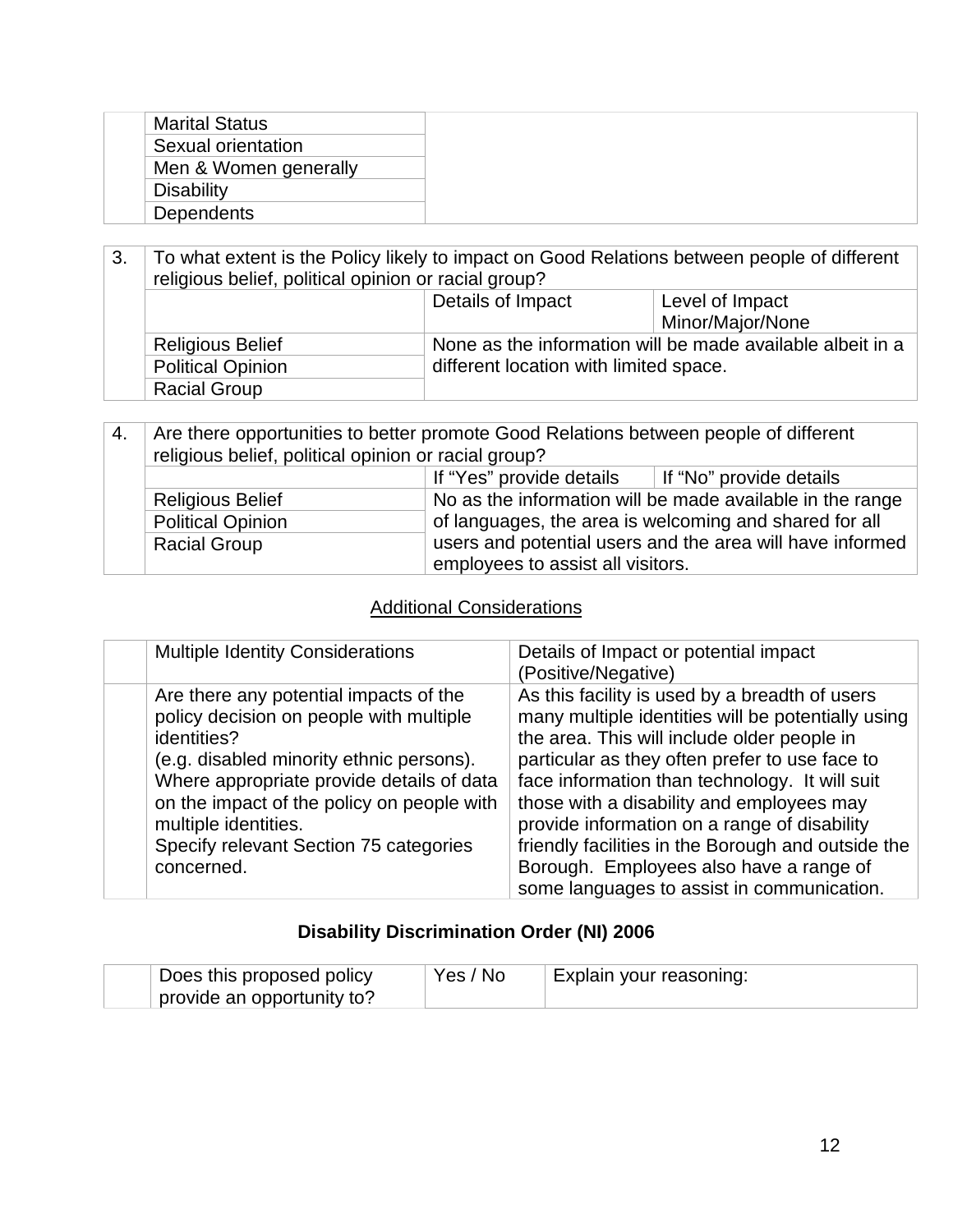| better promote positive<br>$\blacksquare$<br>attitudes towards disabled<br>people<br>increase participation by<br>$\blacksquare$<br>disabled people in public<br>life | Yes | The access to the information when the<br>Ards Arts Centre is open and in a town<br>centre location may encourage some to<br>use the facility more. However there is the<br>potential for other users who used Regent<br>Street to not be able t access the Arts<br>centre as they require ease of access<br>close the facility. |
|-----------------------------------------------------------------------------------------------------------------------------------------------------------------------|-----|----------------------------------------------------------------------------------------------------------------------------------------------------------------------------------------------------------------------------------------------------------------------------------------------------------------------------------|
|-----------------------------------------------------------------------------------------------------------------------------------------------------------------------|-----|----------------------------------------------------------------------------------------------------------------------------------------------------------------------------------------------------------------------------------------------------------------------------------------------------------------------------------|

#### Monitoring Arrangements

Section 75 places a requirement on the Council to have equality monitoring arrangements in place to assess the impact of policies and services, help identify barriers to fair participation and to better promote equality of opportunity.

| Outline what data you could      | Comments and complaints received in relation to                                           |
|----------------------------------|-------------------------------------------------------------------------------------------|
| collect in the future to monitor | accessing information.                                                                    |
| the impact of this policy /      | Comments and complaints received in relation to                                           |
| decision on equality, good       | accessing on-line information in a suitable format.                                       |
| relations, and disability duties | Comments and complaints received in relation to<br>accessing the premises and facilities. |

I can confirm that the proposed policy / decision has been screened for: -

| Equality of opportunity and good relations |
|--------------------------------------------|
| Disabilities duties                        |

On the basis of the answers to the screening questions, I recommend that this policy / decision is: -

|   | Screened Out - No EQIA necessary (no impacts)                                                                                                                                      |
|---|------------------------------------------------------------------------------------------------------------------------------------------------------------------------------------|
| X | Screened Out – Mitigating Actions (minor impacts)                                                                                                                                  |
|   | Users may require additional information on how to access the Ards Arts<br>Centre if they have a mobility impairment or are visiting with those who<br>have a mobility impairment. |
|   | Screened In - Necessary to conduct a full EQIA                                                                                                                                     |
|   | Please detail actions to be taken:                                                                                                                                                 |